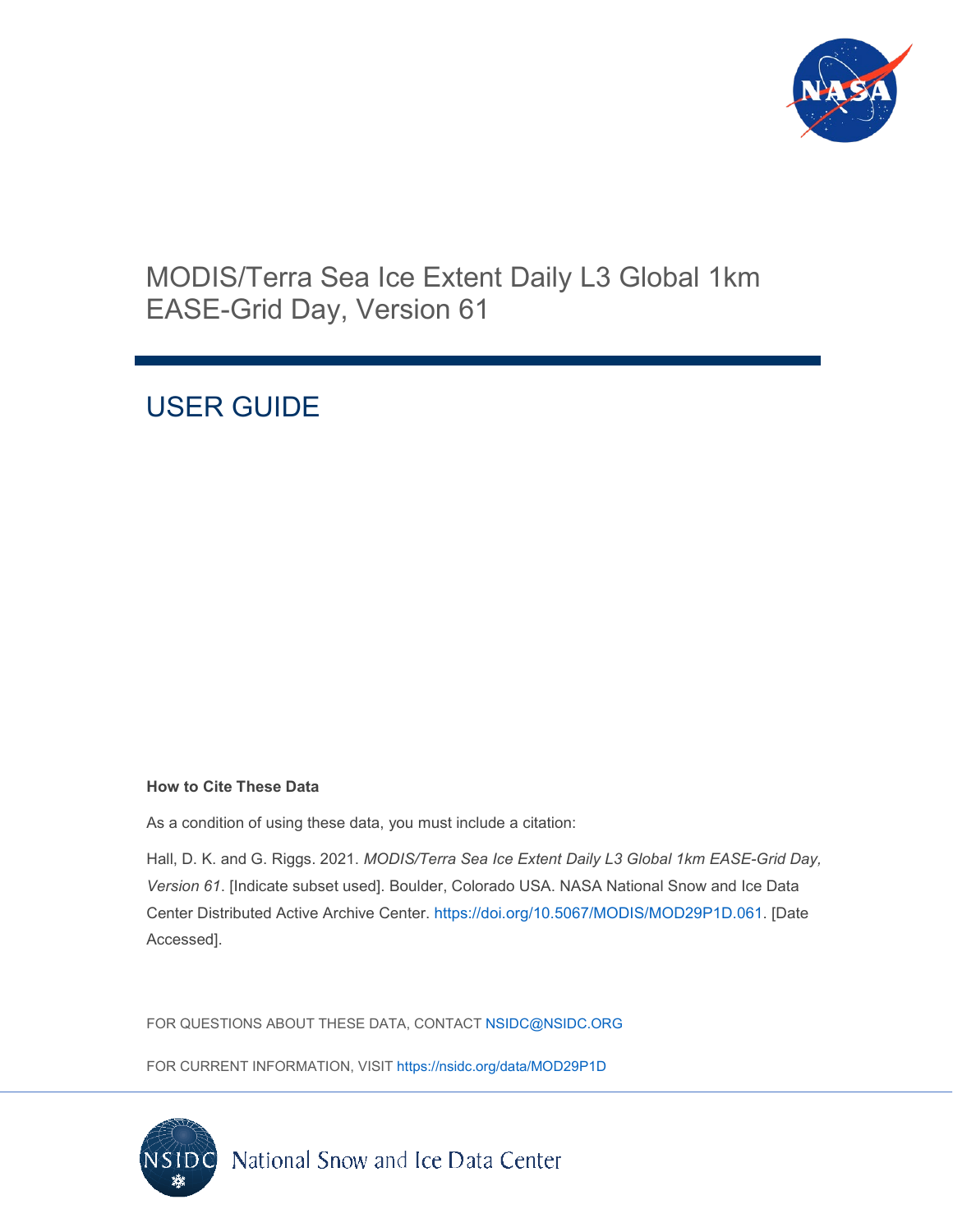# **TABLE OF CONTENTS**

| $\mathbf{1}$           |       |       |  |  |
|------------------------|-------|-------|--|--|
|                        | 1.1   |       |  |  |
|                        | 1.2   |       |  |  |
|                        | 1.3   |       |  |  |
|                        | 1.3.1 |       |  |  |
|                        |       | 1.3.2 |  |  |
|                        |       | 1.3.3 |  |  |
|                        |       | 1.3.4 |  |  |
|                        |       |       |  |  |
|                        |       | 1.4.1 |  |  |
|                        |       | 1.4.2 |  |  |
|                        |       | 1.4.3 |  |  |
|                        |       | 1.4.4 |  |  |
|                        |       | 1.4.5 |  |  |
|                        |       |       |  |  |
|                        |       | 1.5.1 |  |  |
|                        |       | 1.5.2 |  |  |
| $\overline{2}$         |       |       |  |  |
|                        | 2.1   |       |  |  |
|                        | 2.2   |       |  |  |
|                        | 2.3   |       |  |  |
|                        | 2.4   |       |  |  |
|                        |       | 24.1  |  |  |
| $2.5^{\circ}$<br>2.5.1 |       |       |  |  |
|                        |       |       |  |  |
|                        |       | 2.5.2 |  |  |
| 3                      |       |       |  |  |
| 4                      |       |       |  |  |
| 5                      |       |       |  |  |
| 6                      |       |       |  |  |
| $\overline{7}$         |       |       |  |  |
|                        | 7.1   |       |  |  |
| 7.2                    |       |       |  |  |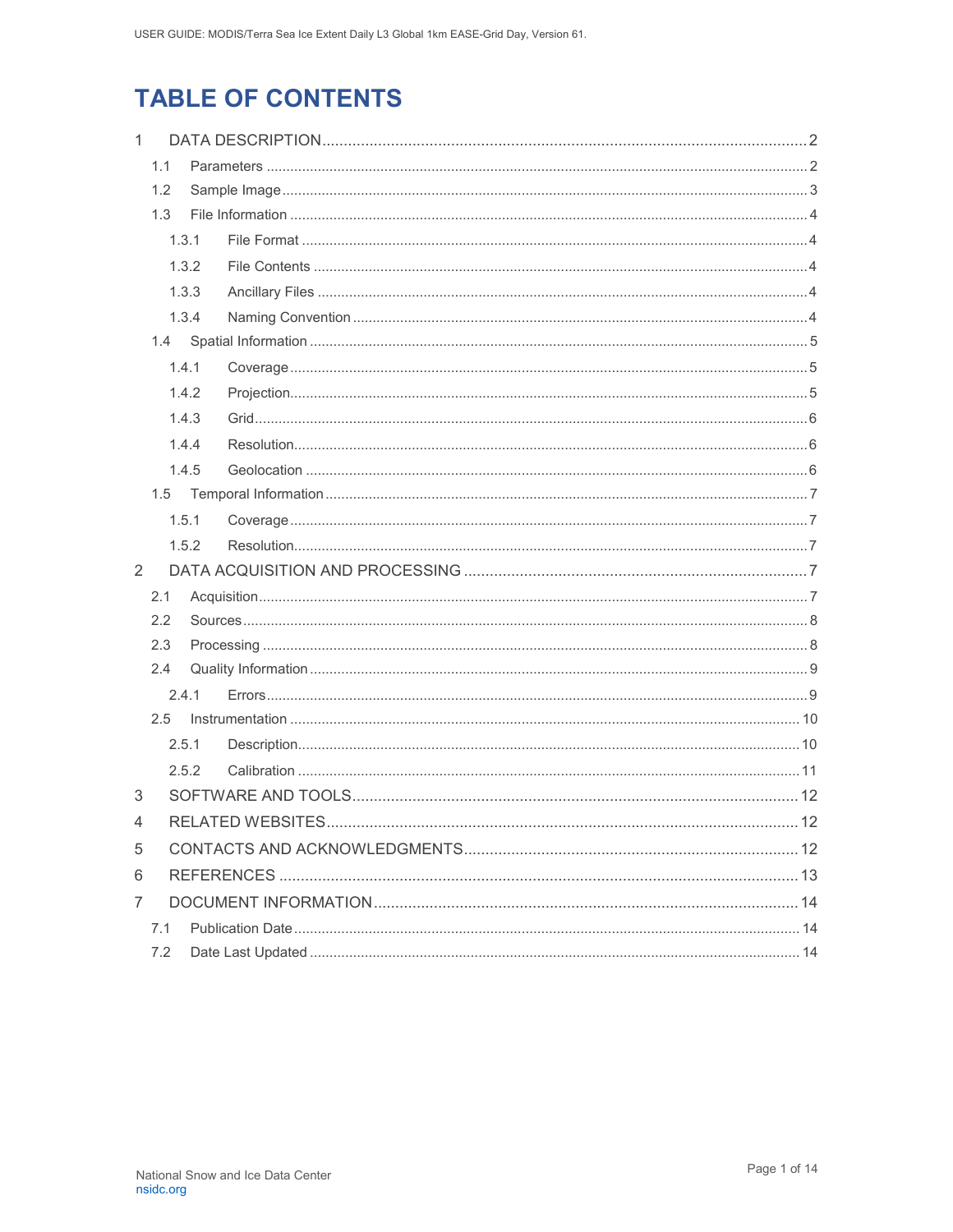# <span id="page-2-0"></span>1 DATA DESCRIPTION

This data set consists of sea ice extent and ice surface temperature (IST) mapped into 10° by 10° tiles at a resolution of 1 km for Northern and Southern Hemispheres grids. Sea ice is detected using the Normalized Difference Snow Index (NDSI) and ice surface temperature (IST) is estimated using the split-window technique. Snow-covered sea ice typically has a very high reflectance in visible bands and very low reflectance in the shortwave infrared; the NDSI reveals the magnitude of this difference. The MODIS sea-ice algorithm calculates NDSI for all ocean pixels in daylight using Terra MODIS visible bands 4 and 6 and Ice Surface Temperature (IST) during both day and night using Terra MODIS thermal bands 31 and 32. The Scientific Data Sets (SDSs) included in this product are listed in Table 1 and a sample image of the data is provided in Figure 1.

The terms "Version 61" and "Collection 6.1" are used interchangeably in reference to this release of MODIS data.

Table 1. SDS Details

| <b>Parameter</b>                       | <b>Description</b>                                                                                                                                                                                                                                                                          | <b>Values</b>                                                                                                                                                                                                 |
|----------------------------------------|---------------------------------------------------------------------------------------------------------------------------------------------------------------------------------------------------------------------------------------------------------------------------------------------|---------------------------------------------------------------------------------------------------------------------------------------------------------------------------------------------------------------|
| Ice_Surface_Temperature                | IST is stored as calibrated data<br>(scaled integers). Use the<br>equation below to convert to K:<br>$IST = scale_factor *$<br>$(calibrated_data - add_offset)$<br>where $scale_factor = 0.01$ and<br>$add\_offset = 0.0$ <sup>1</sup><br>The valid range for ISTs is 210 K<br>to 313.20 K. | 0.0: missing<br>$1.0:$ no decision<br>$11.0:$ night<br>$25.0:$ land<br>$37.0$ : inland water<br>39.0: open ocean<br>$50.0:$ cloud<br>243-273: expected range of<br>IST calibrated data values<br>655.35: fill |
| Ice_Surface_Temperature<br>_Spatial_QA | General quality estimate of the<br>IST algorithm output                                                                                                                                                                                                                                     | 0: good quality<br>1: other quality<br>253: land mask<br>254: ocean mask<br>$255:$ fill                                                                                                                       |

## <span id="page-2-1"></span>1.1 Parameters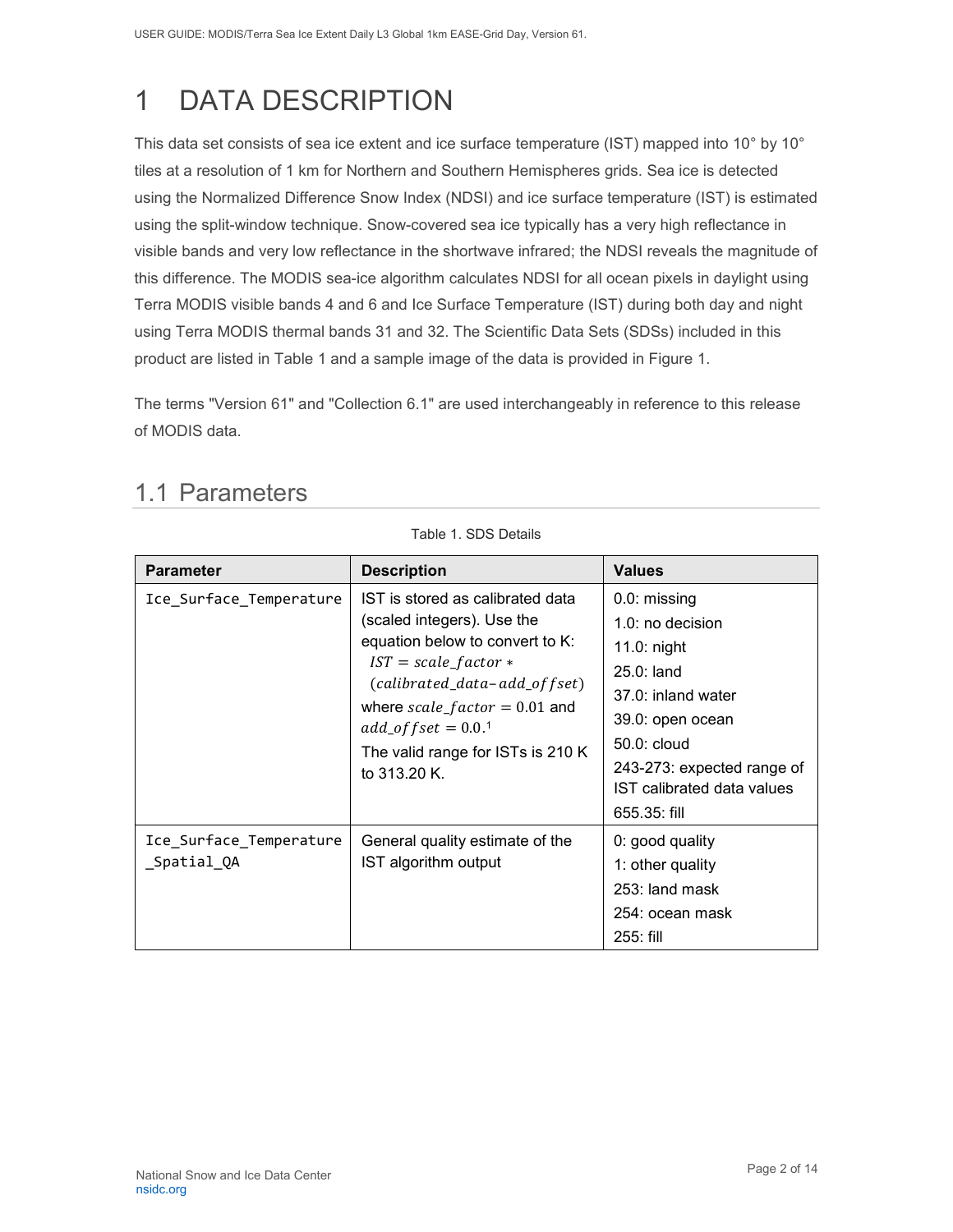| <b>Parameter</b>                      | <b>Description</b>                                                                                             | <b>Values</b>                                                                                                                             |
|---------------------------------------|----------------------------------------------------------------------------------------------------------------|-------------------------------------------------------------------------------------------------------------------------------------------|
| Sea_Ice_by_Reflectance                | Sea ice extent                                                                                                 | 0: missing<br>1: no decision<br>$11:$ night<br>$25:$ land<br>37: inland water<br>39: ocean<br>50: cloud<br>200: sea ice<br>253: land mask |
|                                       |                                                                                                                | 255: fill                                                                                                                                 |
| Sea_Ice_by_Reflectance<br>_Spatial_QA | General quality estimate of the<br>Sea Ice algorithm output                                                    | 0: good quality<br>1: other quality<br>253: land mask<br>254: ocean mask<br>255: fill                                                     |
|                                       | <sup>1</sup> Values for $scale_factor$ and $add_ooffset$ are also stored as Local Attributes with the IST SDSs |                                                                                                                                           |

## <span id="page-3-0"></span>1.2 Sample Image



Figure 1**.** This figure shows MOD29P1D 1 km sea ice extent (left) and IST (right), from tile h08v07, acquired on 23 Feb. 2015. The left image shows the north coast of Lisburne Peninsula, AK and the Chukchi Sea is shown in the right image. This same region is displayed in Figure 1 of the MOD29 data set documentation.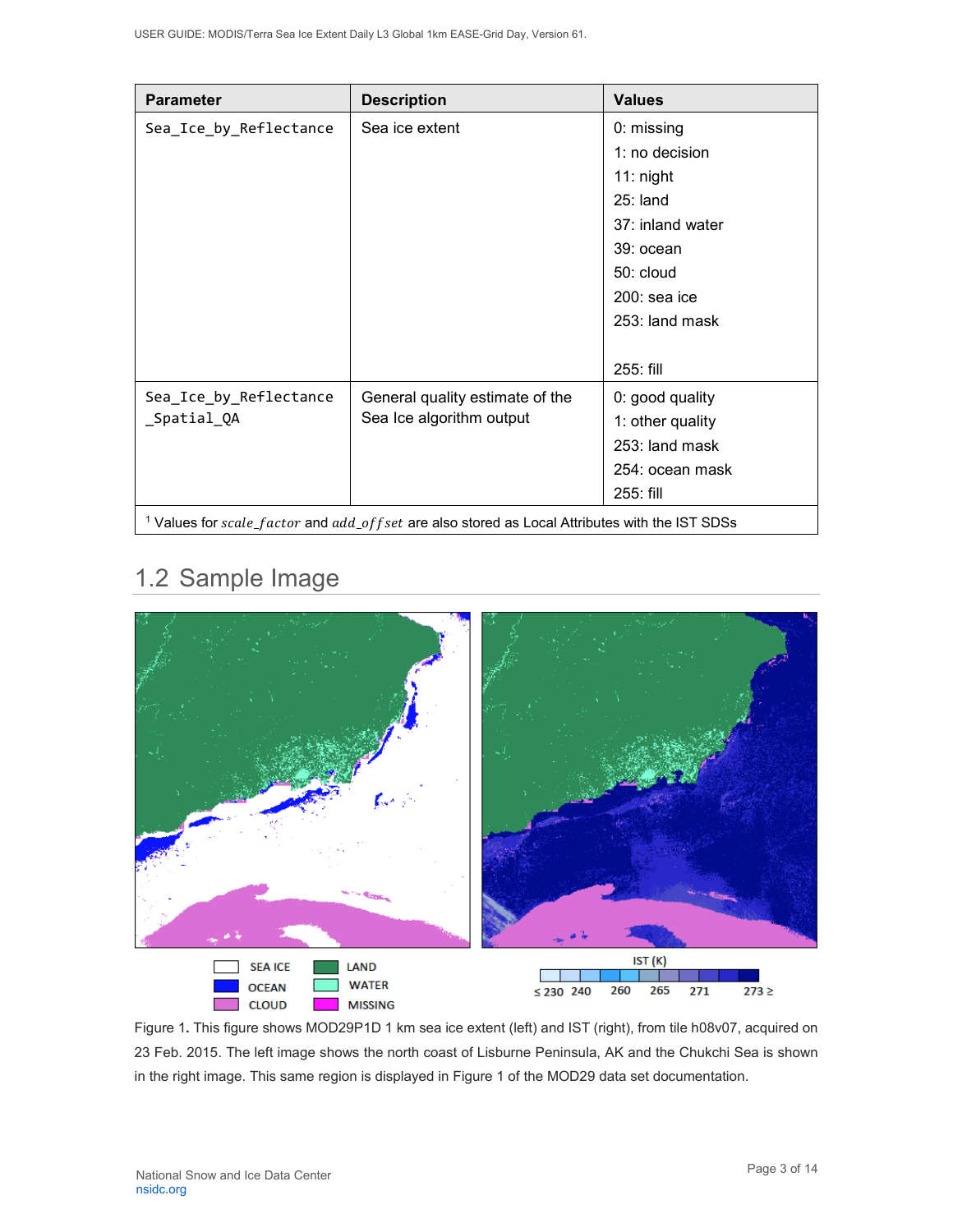# <span id="page-4-0"></span>1.3 File Information

## <span id="page-4-1"></span>1.3.1 File Format

Data are provided in HDF-EOS2 format and are stored as 8-bit unsigned integers. For software and more information, visit the [HDF-EOS](https://portal.hdfgroup.org/display/support) website.

## <span id="page-4-2"></span>1.3.2 File Contents

As shown in Figure 2, each data file includes two data fields (Ice\_Surface\_Temperature and Sea\_Ice\_by\_Reflectance), two data quality fields (Ice\_Surface\_Temperature\_Spatial\_QA and Sea Ice by Reflectance Spatial QA), and three metadata fields (ArchiveMetadata.0, CoreMetadata.0, and StructMetadata.0).



Figure 2**.** This figure shows the MOD29P1D fields included in each data

file as displayed with Panoply software.

## <span id="page-4-3"></span>1.3.3 Ancillary Files

A browse image file (.jpg) and metadata file (.xml) are provided with each data file.

### <span id="page-4-4"></span>1.3.4 Naming Convention

Files are named according to the following convention and as described in Table 2.

#### **File naming convention:**

```
MOD[PID].A[YYYY][DDD].[hNN][vNN].[VVV].[yyyy][ddd][hhmmss].hdf
```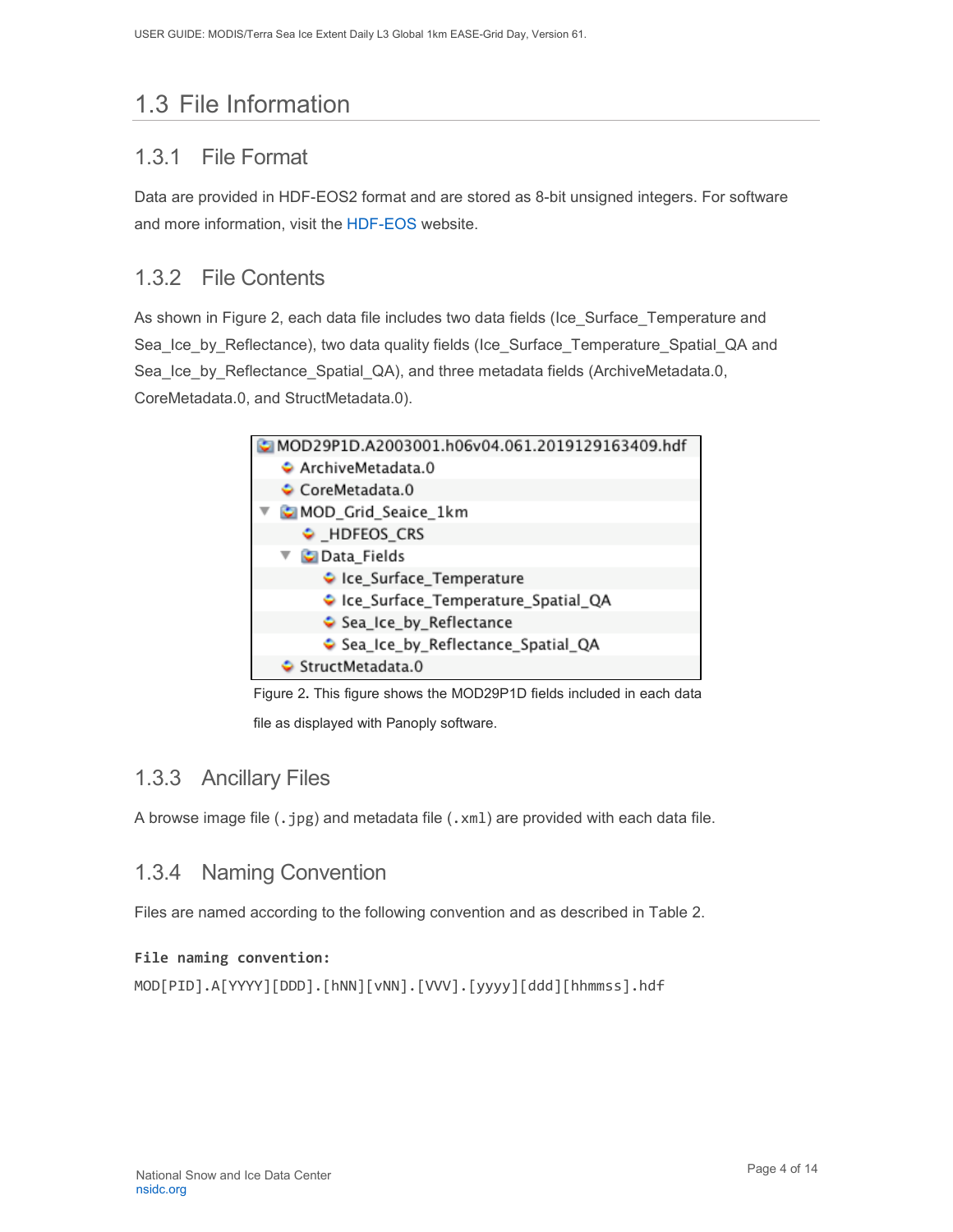| <b>MOD</b>  | MODIS/Terra                                  |
|-------------|----------------------------------------------|
| PID         | Product ID                                   |
| А           | Acquisition date follows                     |
| <b>YYYY</b> | Acquisition year                             |
| DDD         | Acquisition day of year                      |
| hNN,<br>vNN | Horizontal tile number, vertical tile number |
| <b>VVV</b>  | Version (Collection) number                  |
| уууу        | Production year                              |
| hbb         | Production day of year                       |
| hhmmss      | Production hour/minute/second in GMT         |
| .hdf        | HDF-EOS formatted data file                  |

Table 2**.** File Name Variables

#### **File name example:**

MOD29P1D.A2003001.h06v04.061.2019129163409.hdf

**Note:** Data files contain important metadata, including global attributes that are assigned to the file and local attributes like coded integer keys that provide details about the data fields. In addition, each HDF-EOS data file has a corresponding XML metadata file (.xml), which contains some of the same internal metadata as the HDF-EOS file plus additional information regarding user support, archiving, and granulespecific post-production. Refer to the [MODIS Sea Ice Products User Guide to Collection 6.1](https://nsidc.org/sites/nsidc.org/files/technical-references/MOD29_C61_UserGuide.pdf) for additional information.

## <span id="page-5-0"></span>1.4 Spatial Information

### <span id="page-5-1"></span>1.4.1 Coverage

Coverage is global. Terra's sun-synchronous, near-polar circular orbit is timed to cross the equator from north to south (descending node) at approximately 10:30 A.M. local time. Complete global coverage occurs every one to two days (more frequently near the poles). The following sites offer tools that track and predict Terra's orbital path:

- [Daily Terra Orbit Tracks,](http://www.ssec.wisc.edu/datacenter/terra/GLOBAL.html) Space Science and Engineering Center, University of Wisconsin-Madison
- [NASA LaRC Satellite Overpass Predictor](https://cloudsway2.larc.nasa.gov/cgi-bin/predict/predict.cgi) (includes viewing zenith, solar zenith, and ground track distance to specified lat/lon)

### <span id="page-5-2"></span>1.4.2 Projection

Lambert Azimuthal Equal Area EASE-GRID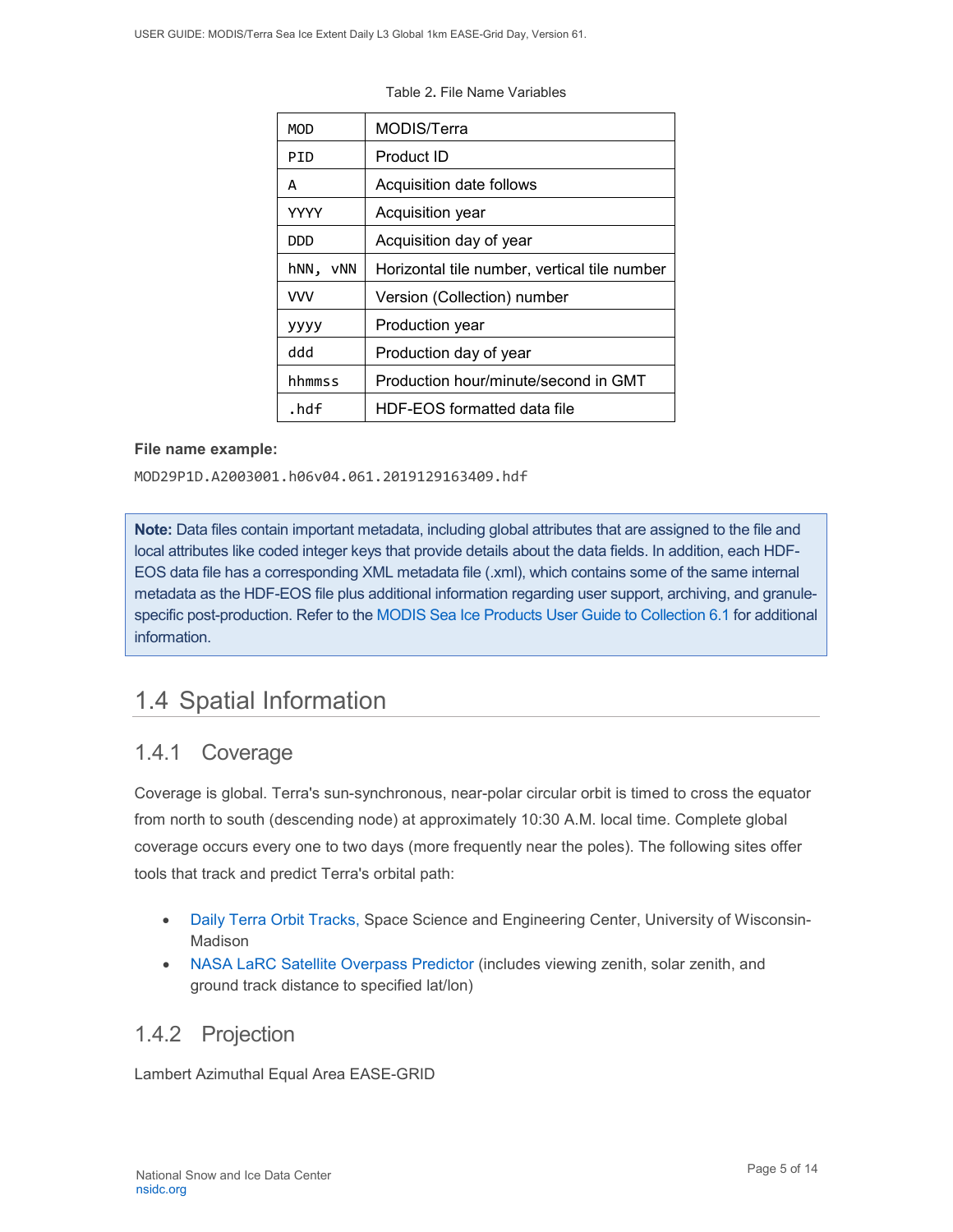## <span id="page-6-0"></span>1.4.3 Grid

Data files are provided as tiles of data gridded in the original EASE-Grid Lambert Azimuthal Equal Area map projection. Tiles contain 951 rows by 951 columns. The global tile grid is partitioned into separate Northern Hemisphere and Southern Hemisphere polar grids. Half of the tiles (313) are in the Northern Hemisphere and half are in the Southern Hemisphere. The coordinate system is composed of horizontal and vertical ordered pairs. The northern grid extends from tile h00,v00 in the upper left corner to tile h18,v18 in the lower right corner. The southern grid extends from tile h00,v20 in the upper left corner to tile v18,h38 in the lower right corner.

See the [EASE-Grid Tile Locations and Bounding Coordinates for MODIS Sea Ice Products](https://nsidc.org/sites/nsidc.org/files/technical-references/EASE-Grid-Tile-Locations-Bounding-Coordinates-MODIS-Sea-Ice.pdf) technical reference for additional grid information. The [MODIS MODLAND Tile Calculator](http://landweb.nascom.nasa.gov/cgi-bin/developer/tilemap.cgi) can be used to convert geographic coordinates to tile/image coordinates (and vice-versa).

### <span id="page-6-1"></span>1.4.4 Resolution

The gridded resolution is approximately 1 km.

### <span id="page-6-2"></span>1.4.5 Geolocation

Table 3 and Table 4 provide geolocation information for this data set.

| <b>Region</b>                               | <b>Northern Hemisphere</b>         | <b>Southern Hemisphere</b>         |  |
|---------------------------------------------|------------------------------------|------------------------------------|--|
| Geographic coordinate<br>system             | N/A                                | N/A                                |  |
| <b>Projected coordinate</b><br>system       | NSIDC EASE-Grid North              | NSIDC EASE-Grid South              |  |
| Longitude of true origin                    | $0^{\circ}$                        | $0^{\circ}$                        |  |
| Latitude of true origin                     | $90^{\circ}$                       | $-90^\circ$                        |  |
| Scale factor at<br>longitude of true origin | N/A                                | N/A                                |  |
| <b>Datum</b>                                | N/A                                | N/A                                |  |
| <b>Ellipsoid/spheroid</b>                   | International 1924 Authalic Sphere | International 1924 Authalic Sphere |  |
| <b>Units</b>                                | Meter                              | Meter                              |  |
| <b>False easting</b>                        | $0^{\circ}$                        | $0^{\circ}$                        |  |
| <b>False northing</b>                       | $0^{\circ}$                        | $0^{\circ}$                        |  |
| <b>EPSG code</b>                            | 3408                               | 3409                               |  |

#### Table 3. Projection Details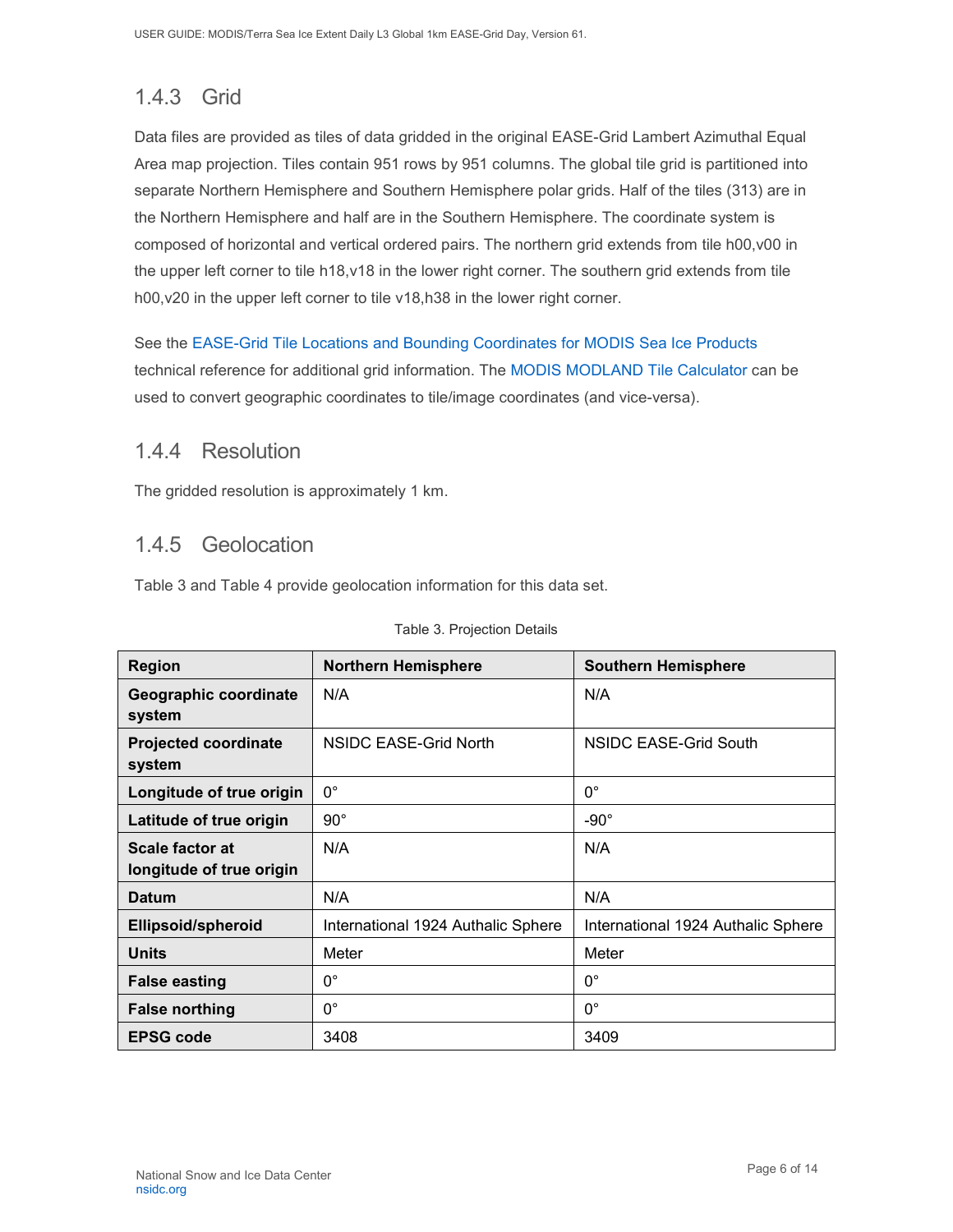| <b>PROJ4 string</b> | +proj=laea +lat $0=90$ +lon $0=0$<br>+x $0=0 +y 0=0 +a=6371228$<br>$+b=6371228 + units=m + no$ defs | +proj=laea +lat $0 = -90$ +lon $0 = 0$<br>+x $0=0 +y 0=0 +a=6371228$<br>+b=6371228 +units=m +no defs |
|---------------------|-----------------------------------------------------------------------------------------------------|------------------------------------------------------------------------------------------------------|
| <b>Reference</b>    | http://epsg.io/3408                                                                                 | http://epsg.io/3409                                                                                  |

#### Table 4. Grid Details

| <b>Region</b>                          | <b>Northern Hemisphere</b>                | <b>Southern Hemisphere</b>             |
|----------------------------------------|-------------------------------------------|----------------------------------------|
| Grid cell size (x, y pixel dimensions) | 1 km                                      | 1 km                                   |
| <b>Number of rows</b>                  | 951                                       | 951                                    |
| <b>Number of columns</b>               | 951                                       | 951                                    |
| Nominal gridded resolution             | 1 km                                      | 1 km                                   |
| <b>Grid rotation</b>                   | N/A                                       | N/A                                    |
| Geolocated upper left point (m)        | $-9058902.1845(x)$ ,<br>9058902.1845(y)   | $-9058902.1845(x),$<br>9058902.1845(y) |
| Geolocated lower right point (m)       | $9058902.1845(x)$ ,<br>$-9058902.1845(y)$ | 9058902.1845(x),<br>$-9058902.1845(y)$ |

## <span id="page-7-0"></span>1.5 Temporal Information

## <span id="page-7-1"></span>1.5.1 Coverage

The temporal coverage of this data set extends from 24 February 2000 to the present. During the Terra mission a number of anomalies have resulted in minor data outages. If you cannot locate data for a particular date or time, check the [MODIS/Terra Data Outages](http://modaps.nascom.nasa.gov/services/production/outages_terra.html) web page.

## <span id="page-7-2"></span>1.5.2 Resolution

Daily

# <span id="page-7-3"></span>2 DATA ACQUISITION AND PROCESSING

## <span id="page-7-4"></span>2.1 Acquisition

MODIS scans the entire globe every one to two days. As such, most locations on Earth are imaged at least once per day and more frequently where swaths overlap (e.g. near the poles). Terra's sunsynchronous, near-circular polar orbit is timed to cross the equator from north to south (descending node) at approximately 10:30 A.M. local time.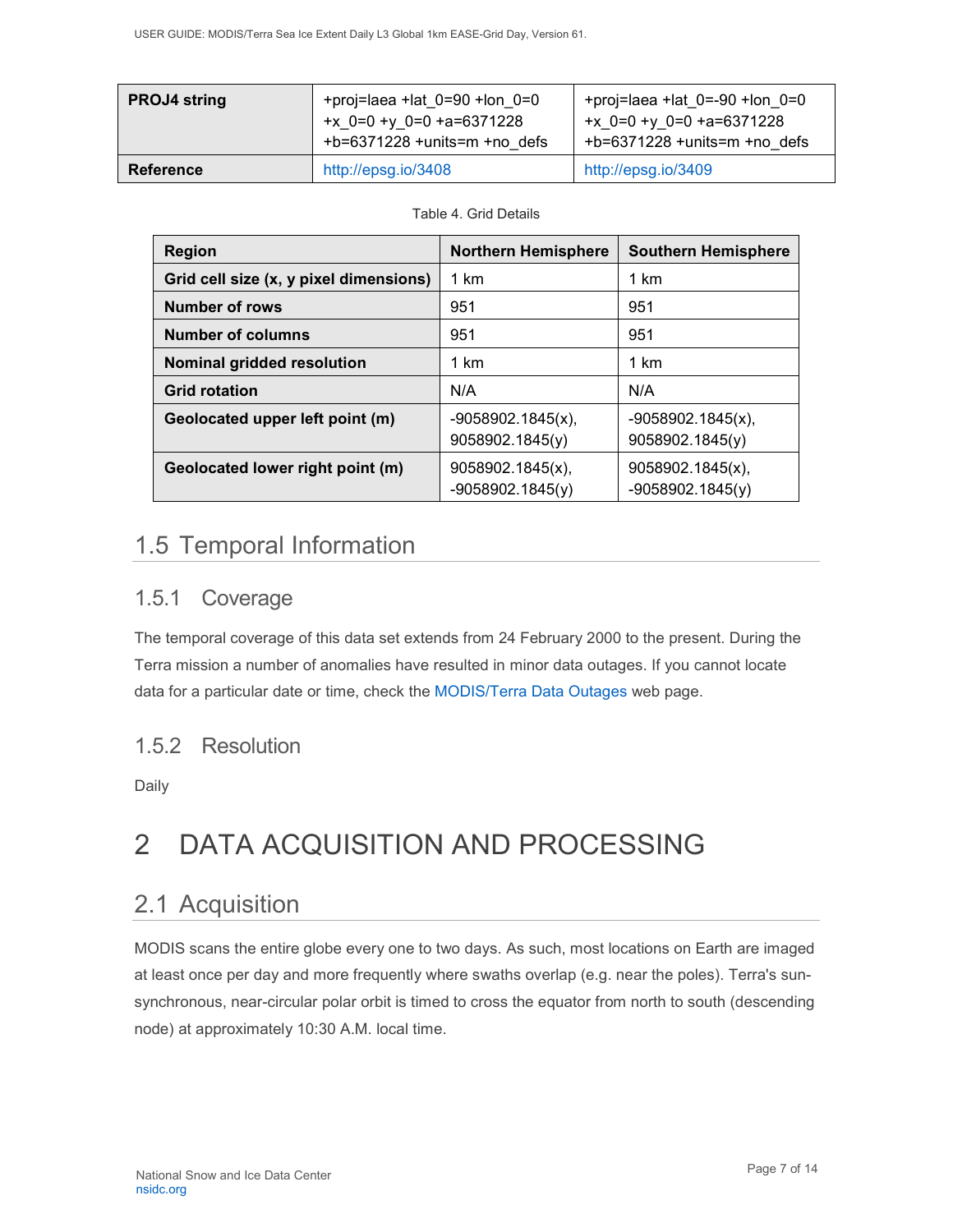#### **Ongoing changes in the Terra orbit**

The Terra flight operations team conducted [Terra's last inclination adjust maneuver](https://terra.nasa.gov/about/terra-orbital-drift) to maintain Terra's orbit in February 2020. The inclination adjust maneuvers were used to control the platform's 10:30 AM mean local time (MLT) equator crossing. [Terra will continue to drift](https://modis.gsfc.nasa.gov/news/individual.php?news_id=100378) and is expected to reach a 10:15 AM MLT in October 2022. At that time, the flight operations team will have Terra exit the Earth Sciences Constellation and lower Terra to an altitude of 694 km by performing two retrograde maneuvers. MLT will continue to drift after these maneuvers, reaching 9:00 AM around December 2025. Terra MODIS will [remain operational](https://landweb.modaps.eosdis.nasa.gov/cgi-bin/QA_WWW/displayCase.cgi?esdt=MOD&caseNum=PM_MOD_21264&caseLocation=cases_data&type=C6&_ga=2.237971648.1728476934.1634939670-1813231108.1634939670) and generate the full suite of products until the end of the mission in December 2025.

Earlier crossing times for a morning platform like Terra mean lower solar elevations leading to more prevalent shadows. This decrease in orbit altitude alters the spatial coverage of the sensor including possible gaps in spatial sampling, decreased spatial coverage, and higher spatial resolution. Products are mostly expected to be science quality except for reduced grid size (from lower altitude) and without a strict 16-day repeat of observations (from drift and changing orbit).

Details on the impact of the Constellation Exit on the quality of the product are being compiled and [will be](https://landweb.modaps.eosdis.nasa.gov/cgi-bin/QS/new/index.cgi)  [posted when available.](https://landweb.modaps.eosdis.nasa.gov/cgi-bin/QS/new/index.cgi)

## <span id="page-8-0"></span>2.2 Sources

This level-3 data set is generated from the *MODIS/Terra Sea Ice Extent Daily L2G Global 1km EASE-Grid Day* (MOD29PGD) product (which is an intermediate product, neither retained nor distributed by NSIDC). MOD29PGD is generated by mapping all MOD29 swaths acquired in day mode, for a calendar day, to grid cells of the Lambert Azimuthal Equal-Area (polar grid) projection, EASE-Grid. Grids are generated for both the Northern and Southern Hemispheres, with each grid containing 313 tiles, consisting of approximately 10 x 10 degrees of coverage. Table 5 lists the MODIS C6.1 products that are used as inputs to the MODIS daily sea ice algorithm.

| <b>Product ID</b> | <b>Long Name</b>                                                               | <b>Data Used</b>                                                  |
|-------------------|--------------------------------------------------------------------------------|-------------------------------------------------------------------|
| MOD29PGD          | MODIS/Terra Sea Ice Extent Daily L2G<br>Global 1km EASE-Grid Day               | Sea ice IST and QA                                                |
| <b>MODMGPGD</b>   | <b>MODIS/Terra Geolocation Angles Daily</b><br>L2G Global 1km EASE-Grid Day    | Solar and sensor geometry                                         |
| <b>MODPTPGD</b>   | <b>MODIS/Terra Observation Pointers</b><br>Daily L2G Global 1km Polar Grid Day | Number of observations coverage<br>observation swath and location |

#### Table 5**.** Inputs to the MODIS snow algorithm

## <span id="page-8-1"></span>2.3 Processing

The MOD29PGD product contains multiple MOD29 swath observations mapped into each grid cell. The daily sea ice algorithm uses a scoring algorithm to select the 'best' observation of the day from each MOD29PGD grid cell based on solar elevation, observation coverage in the grid cell, and the observation distance from nadir. The algorithm objective is to select daytime reflectance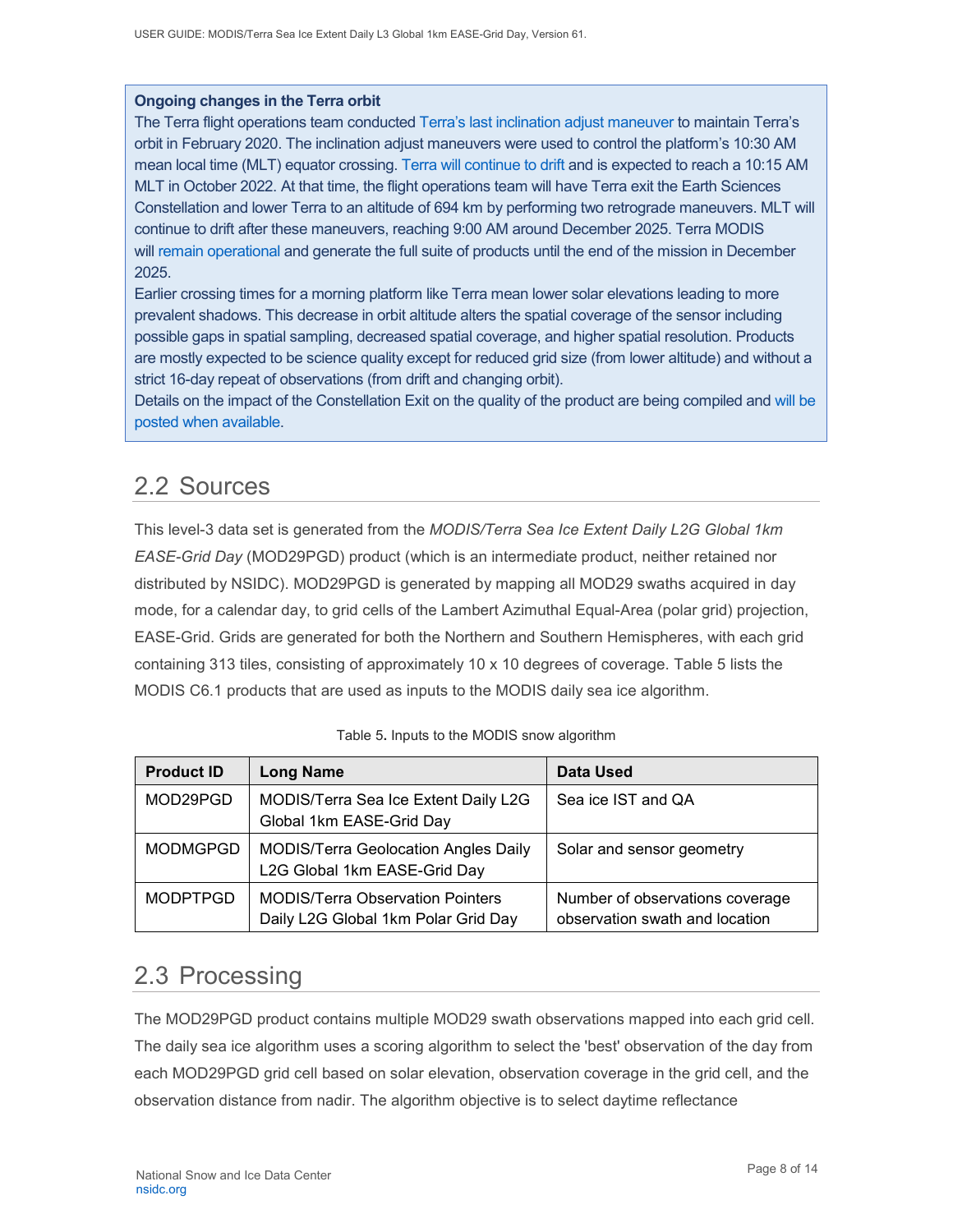observations, that are near nadir, acquired near noon local time, and cover a large area in the grid cell. Because MODIS collects both visible and thermal data in day mode, the scoring algorithm uses visible data to determine the observation of the day for both reflectance and thermal data. The score for each observation is given by:

 $score = (0.5 * solar elevation) + (0.3 * observation covera) + (0.2 * distance from nadir)$ 

The observation with the highest score for a grid cell is selected as the observation for the day. The corresponding thermal observation is selected as the IST observation of the day. In situations where the day and night terminator fall within a tile, the IST is mapped on both sides of the terminator; as such, daytime granules may contain regions where IST is mapped without corresponding sea ice by reflectance data.

For a detailed description of the MODIS sea ice detection algorithm, see the Algorithm Theoretical Basis Document (Hall et al., 2001).

**Note:** The DayNightFlag object, a metadata value stored with the CoreMetadata.0 global attribute, indicates whether the entire swath was acquired during daylight (day), darkness (night), or a mix of day and night (both).

## <span id="page-9-0"></span>2.4 Quality Information

The 'Ice\_Surface\_Temperature\_Spatial\_QA' and 'Sea\_Ice\_by\_Reflectance\_Spatial\_QA' values are drawn from the corresponding MOD29 QA parameters. No quality assessment is performed in this product's algorithm; all QA is inherited from MOD29. For additional information about the quality indicators utilized by MOD29, see the MODIS Sea Ice Products User Guide to Collection 6 (Riggs et., 2015).

### <span id="page-9-1"></span>241 Frrors

As with any upper level product, anomalies present in the input data may carry through to the output product. Specific sources of error are described in the sections below.

#### 2.4.1.1 Geolocation

Some error in geolocation may be associated with projecting from geographic coordinates (latitude and longitude) to this data set's EASE-Grid Lambert Azimuthal equal-area projection. Geolocation error may be notable along coast lines which may appear to shift from day to day between cells of the grid.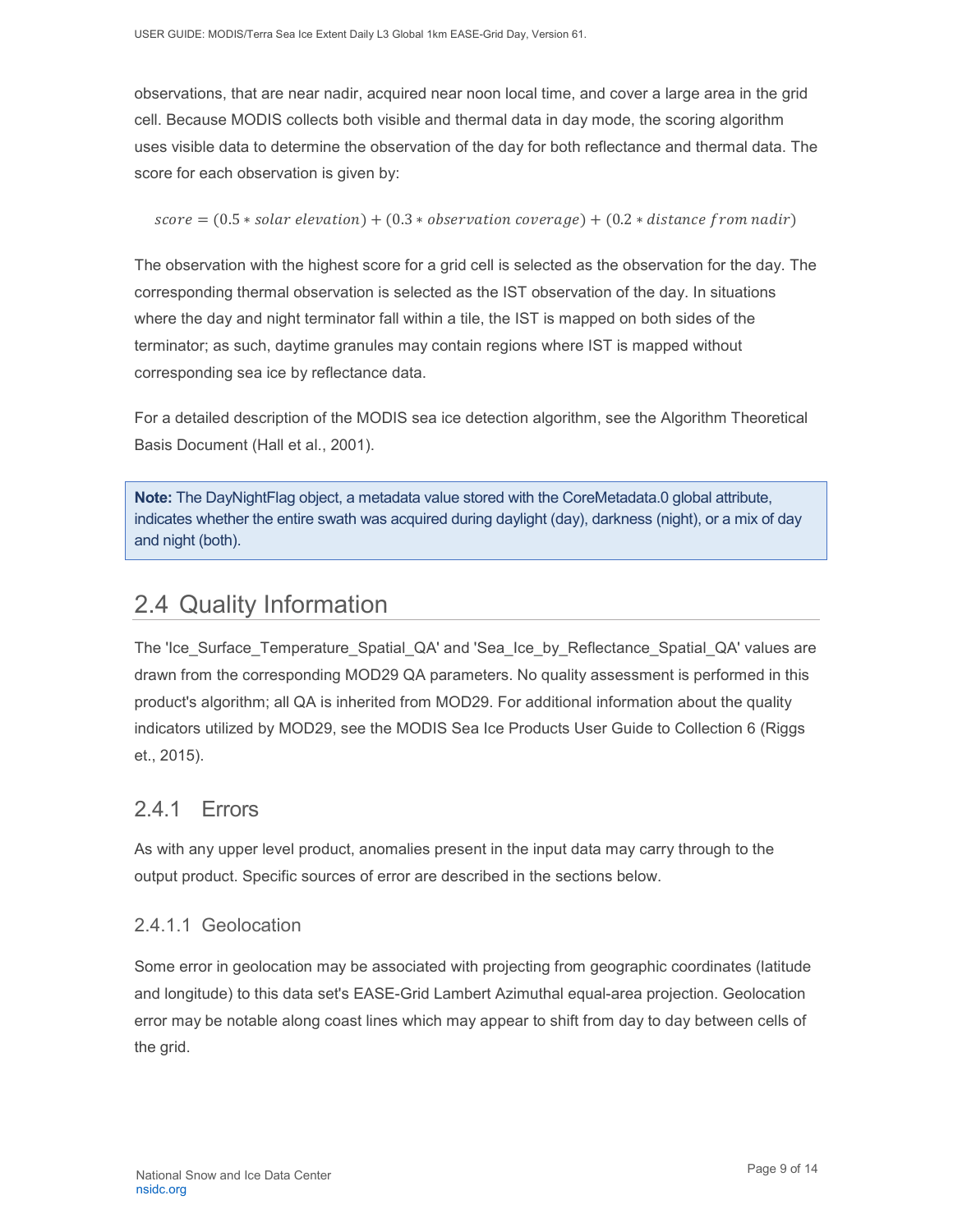### 2.4.1.2 Cloud Mask

Artifacts due to using a coarse-resolution cloud mask to set the ice background flag may appear as clouds having straight edges, and possibly ninety degree corners.

#### 2.4.1.3 IST

IST is mapped in the region of darkness solar zenith angle (85° to 90°) whereas sea ice extent is not. As such, in this terminator region, the sea ice extent and IST maps will have different spatial coverages. Furthermore, over the polar regions, the number of MODIS acquisitions in daylight varies with the seasons. During the boreal summer some regions in the Arctic can be observed by as many as fourteen swaths during a 24 hour period.

#### 2.4.1.4 Swath Seams

The objective of the daily sea ice algorithm is to select the best observation of a day based on the overpass time and the viewing angle. This technique maps swath inputs as contiguous spatially and temporally in a tile, with a mixing of swath observations occurring along the edges of overlapping swaths. This mixing of swath observations may result in swath seams, which manifest as a weave pattern in the data where there is a difference in cloud cover or surface features between adjacent swaths.

#### 2.4.1.5 Suitability

Users should carefully consider which level of sea ice data will best meet their research or application. This daily sea ice product may not be suitable for all users because it only includes one observation out of the many observations available in MOD29.

## <span id="page-10-0"></span>2.5 Instrumentation

### <span id="page-10-1"></span>2.5.1 Description

The MODIS instrument provides 12-bit radiometric sensitivity in 36 spectral bands ranging in wavelength from 0.4 µm to 14.4 µm. Two bands are imaged at a nominal resolution of 250 m at nadir, five bands at 500 m, and the remaining bands at 1000 m. A ±55 degree scanning pattern at an altitude of 705 km achieves a 2330 km swath with global coverage every one to two days.

The scan mirror assembly uses a continuously rotating, double-sided scan mirror to scan ±55 degrees and is driven by a motor encoder built to operate 100 percent of the time throughout the six-year instrument design life. The optical system consists of a two-mirror, off-axis afocal telescope which directs energy to five refractive objective assemblies, one each for the visible,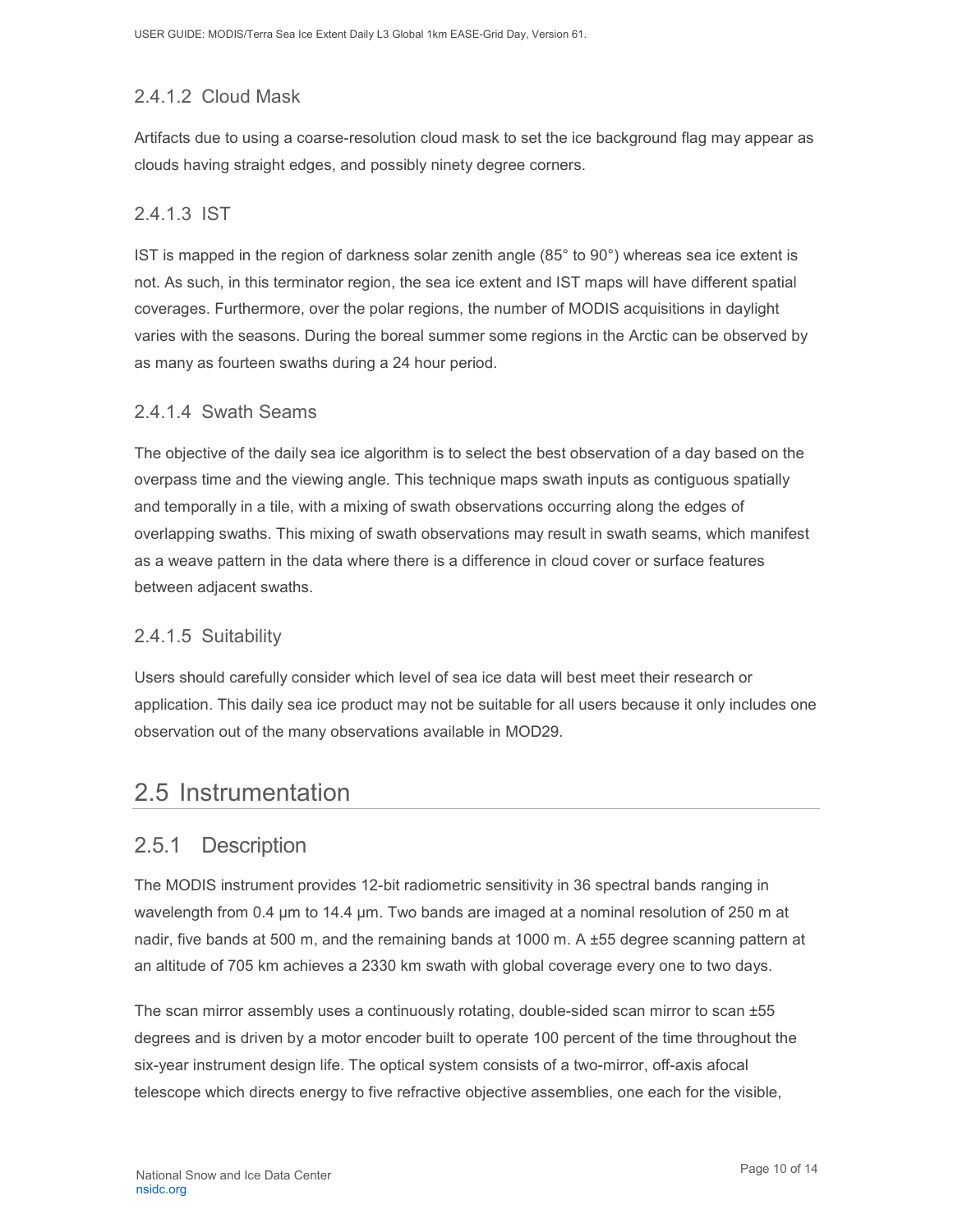near-infrared, shortwave infrared, middle-wavelength infrared, and long-wavelength infrared spectral regions.

The MODIS instruments on the Terra and Aqua space vehicles were built to NASA specifications by Santa Barbara Remote Sensing, a division of Raytheon Electronics Systems. Table 6 contains the instruments' technical specifications:

| <b>Variable</b>            | <b>Description</b>                                                                            |
|----------------------------|-----------------------------------------------------------------------------------------------|
| Orbit                      | 705 km altitude, 10:30 A.M. descending node (Terra), sun-synchronous,<br>near-polar, circular |
| Scan Rate                  | 20.3 rpm, cross track                                                                         |
| Swath<br><b>Dimensions</b> | 2330 km (cross track) by 10 km (along track at nadir)                                         |
| Telescope                  | 17.78 cm diameter off-axis, afocal (collimated) with intermediate field stop                  |
| Size                       | $1.0$ m x $1.6$ m x $1.0$ m                                                                   |
| Weight                     | 228.7 kg                                                                                      |
| Power                      | 162.5 W (single orbit average)                                                                |
| Data Rate                  | 10.6 Mbps (peak daytime); 6.1 Mbps (orbital average)                                          |
| Quantization               | 12 bits                                                                                       |
| Spatial<br>Resolution      | 250 m (bands 1-2)<br>500 m (bands 3-7)<br>1000 m (bands (8-36)                                |
| Design Life                | 6 years                                                                                       |

|  |  |  |  | Table 6. MODIS Technical Specifications |
|--|--|--|--|-----------------------------------------|
|--|--|--|--|-----------------------------------------|

### <span id="page-11-0"></span>2.5.2 Calibration

MODIS has a series of on-board calibrators that provide radiometric, spectral, and spatial calibration of the MODIS instrument. The blackbody calibrator is the primary calibration source for thermal bands between 3.5 µm and 14.4 µm, while the Solar Diffuser (SD) provides a diffuse, solar-illuminated calibration source for visible, near-infrared, and short wave infrared bands. The Solar Diffuser Stability Monitor tracks changes in the reflectance of the SD with reference to the sun so that potential instrument changes are not incorrectly attributed to changes in this calibration source. The Spectroradiometric Calibration Assembly provides additional spectral, radiometric, and spatial calibration.

MODIS uses the moon as an additional calibration technique and for tracking degradation of the SD by referencing the illumination of the moon since the moon's brightness is approximately the same as that of the Earth. Finally, MODIS deep space views provide a photon input signal of zero, which is used as a point of reference for calibration.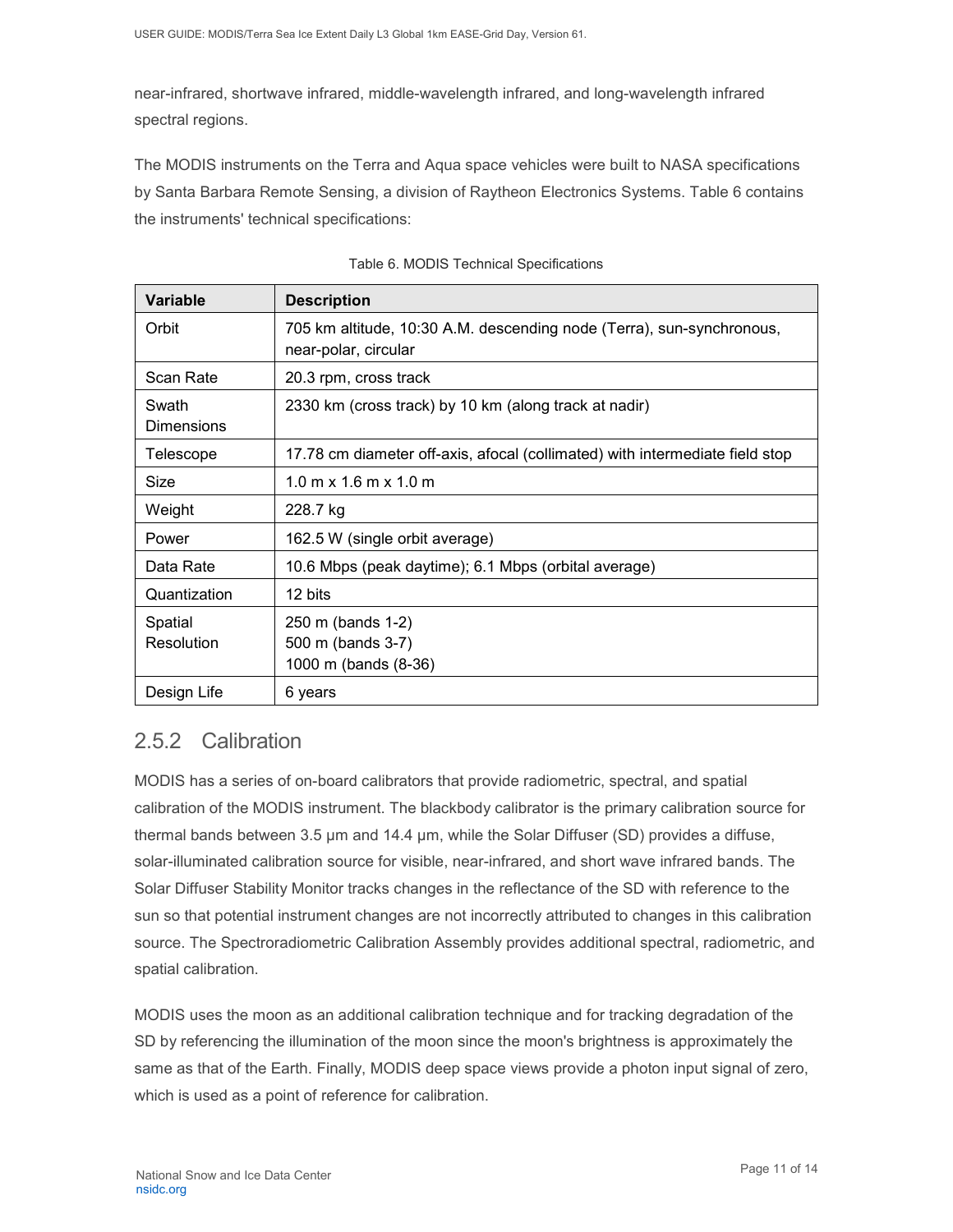For additional details about the MODIS instruments, see NASA's [MODIS | About](http://modis.gsfc.nasa.gov/about/) Web page.

# <span id="page-12-0"></span>3 SOFTWARE AND TOOLS

The following sites can help you identify the right MODIS data for your study:

- [NASA's Earth Observing System Data and Information System | Near Real-Time Data](http://earthdata.nasa.gov/data/near-real-time-data/rapid-response)
- [NASA Goddard Space Flight Center | MODIS Land Global Browse Images](https://landweb.modaps.eosdis.nasa.gov/cgi-bin/browse/browseMODIS.cgi)

The following resources are available to help users work with MODIS data:

- [The HDF-EOS to GeoTIFF Conversion Tool \(HEG\)](https://wiki.earthdata.nasa.gov/display/DAS/HEG%3A++HDF-EOS+to+GeoTIFF+Conversion+Tool) can reformat, re-project, and perform stitching/mosaicing and subsetting operations on HDF-EOS objects.
- [HDFView](https://www.hdfgroup.org/downloads/hdfview/) is a simple, visual interface for opening, inspecting, and editing HDF files. Users can view file hierarchy in a tree structure, modify the contents of a data set, add, delete and modify attributes, and create new files.
- [What is HDF-EOS? an NSIDC FAQ](https://nsidc.org/support/faq/what-hdf-eos)
- [The MODIS Conversion Toolkit \(MCTK\) plug-in for ENVI](https://github.com/dawhite/MCTK) can ingest, process, and georeference every known MODIS data set, including products distributed with EASE-Grid projections. The toolkit includes support for swath projection and grid reprojection and comes with an API for large batch processing jobs.

# <span id="page-12-1"></span>4 RELATED WEBSITES

The following resources provide additional information about MODIS Version 6.1 data, including known problems, production schedules, and future plans:

- [The MODIS Snow and Sea Ice Global Mapping Project](http://modis-snow-ice.gsfc.nasa.gov/)
- [NASA LDOPE | MODIS/VIIRS Land Product Quality Assessment](https://landweb.modaps.eosdis.nasa.gov/cgi-bin/QS/new/index.cgi)
- [MODIS Land Team Validation | Status for Snow Cover/Sea Ice \(MOD10/29\)](https://modis-land.gsfc.nasa.gov/ValStatus.php?ProductID=MOD10/29)

# <span id="page-12-2"></span>5 CONTACTS AND ACKNOWLEDGMENTS

#### **George Riggs**

NASA Goddard Space Flight Center (GSFC) Greenbelt, MD

#### **Dorothy Hall**

ESSIC / University of Maryland College Park, MD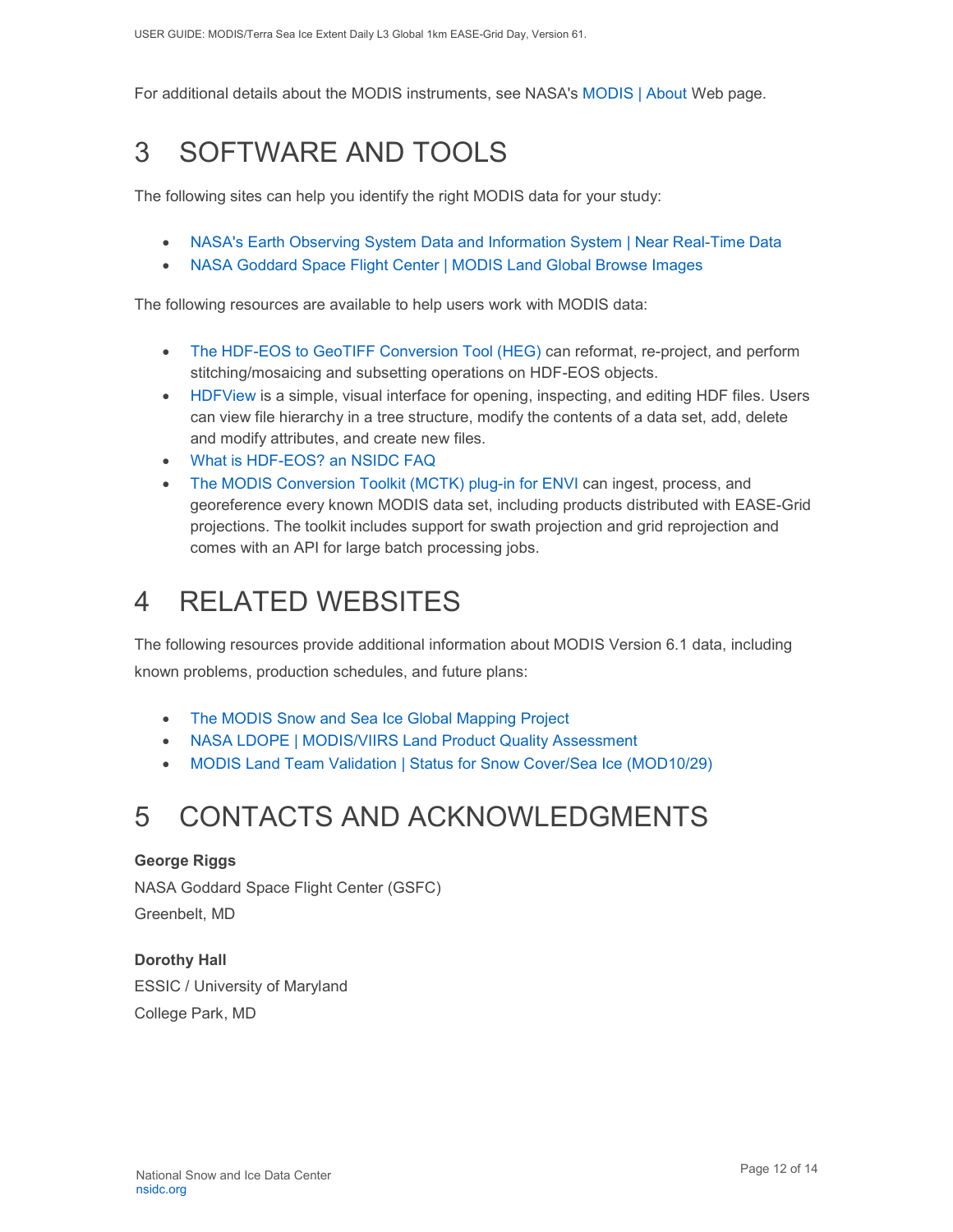#### **Miguel Roman**

NASA Goddard Space Flight Center (GSFC) Greenbelt, MD

# <span id="page-13-0"></span>6 REFERENCES

Hall, D.K., Riggs, G.A. and Salomonson, V.V. 2001. Algorithm Theoretical Basis Document (ATBD) for MODIS Snow and Sea Ice-Mapping Algorithms. [Guide.](https://modis-snow-ice.gsfc.nasa.gov/?c=atbd) NASA Goddard Space Flight Center, Greenbelt, MD.

Hall, D.K., J.R. Key, K.A. Casey, G.A. Riggs, and D.J. Cavalieri. 2004. Sea Ice Surface Temperature Product From MODIS. *IEEE Transactions on Geoscience and Remote Sensing*, 42(5): 1076-1087. [https://doi.org/10.1109/TGRS.2004.825587.](https://doi.org/10.1109/TGRS.2004.825587)

Key, J. R., J. B. Collins, C. Fowler, and R.S. Stone. 1997. High latitude surface temperature estimates from thermal satellite data. *Remote Sensing of the Environment*, 61(2): 302-309. [https://doi.org/10.1016/S0034-4257\(97\)89497-7.](https://doi.org/10.1016/S0034-4257(97)89497-7)

Lin, G., Wolfe, R.E., Zhang, P., Tilton, J.C., Dellomo, J.J. and Bin Tan. 2019. Thirty-six combined years of MODIS geolocation trending. *Proc. SPIE 11127*, Earth Observing Systems XXIV, 1112715. [http://dx.doi.org/10.1117/12.826598.](http://dx.doi.org/10.1117/12.826598)

Masuoka, E., A. Fleig, R.E. Wolfe, and F. Patt. 1998. Key characteristics of MODIS data products. *IEEE Transactions on Geoscience and Remote Sensing* 36(4): 1313-1323. <https://dx.doi.org/10.1109/36.701081>

Riggs, G.A. and D.K. Hall. 2015. MODIS Sea Ice Products User Guide to Collection 6.1. NASA Goddard Space Flight Center, Greenbelt, MD. (See [PDF\)](https://nsidc.org/sites/nsidc.org/files/technical-references/MOD29_C61_UserGuide.pdf)

Scambos, T.A., T.M. Haran, and R. Massom. 2006. Validation of AVHRR and MODIS ice surface temperature products using in situ radiometers. *Annals of Glaciology*, 44:345-351.

Shuman, C.A., D.K. Hall, N.E. DiGirolamo, T.K. Mefford, and M.J. Schnaubelt. 2014. Comparison of near-surface air temperatures and MODIS ice-surface temperatures at Summit, Greenland (2008-2013). *Journal of Applied Meteorology and Climatology*, 53(9):2171-2180. <http://dx.doi.org/10.1175/JAMC-D-14-0023.1>